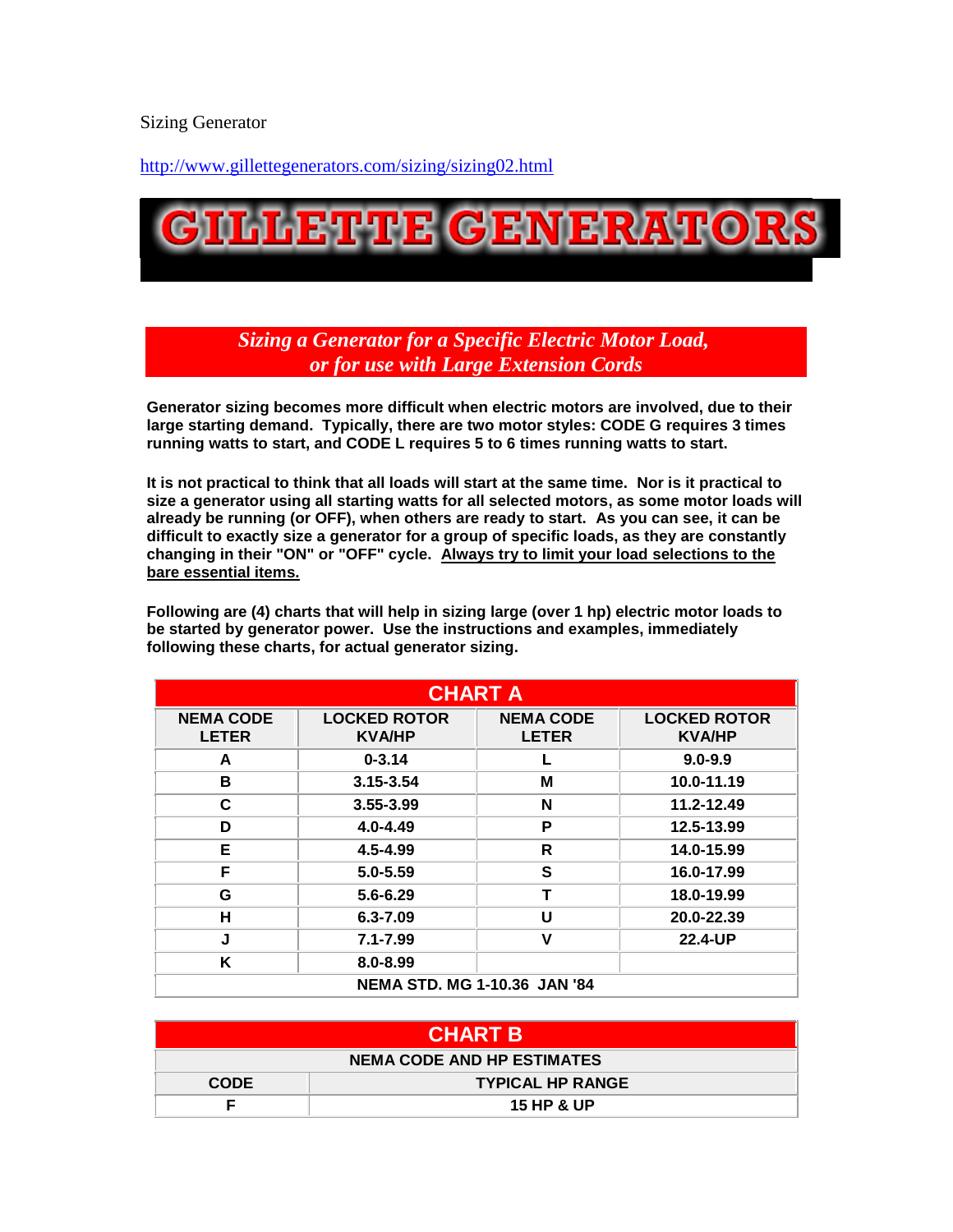| c | 10-12 HP              |
|---|-----------------------|
|   | $5-9$ HP              |
|   | 3-4 HP                |
|   | $1.5 - 2.5$ HP        |
|   | 1 HP                  |
|   | <b>LESS THAN 1 HP</b> |

| <b>CHART C</b>                                                              |                            |                                                         |                                                       |                                                   |                                               |
|-----------------------------------------------------------------------------|----------------------------|---------------------------------------------------------|-------------------------------------------------------|---------------------------------------------------|-----------------------------------------------|
| <b>ESTIMATED CODE G ELECTRIC MOTOR</b><br><b>STARTING AND RUNNING WATTS</b> |                            |                                                         |                                                       |                                                   |                                               |
|                                                                             | <b>MOTOR</b>               | <b>MOTOR STARTING WATTS</b>                             |                                                       |                                                   |                                               |
| <b>MOTOR</b><br>HP.                                                         | <b>RUN</b><br><b>WATTS</b> | <b>UNIVERSAL</b><br><b>MOTORS</b><br>(SMALL APPLIANCES) | <b>REPULSION</b><br><b>INDUCTION</b><br><b>MOTORS</b> | <b>CAPACITOR</b><br><b>START</b><br><b>MOTORS</b> | <b>SPLIT</b><br><b>PHASE</b><br><b>MOTORS</b> |
| 1/6                                                                         | 300                        | 600                                                     | 750                                                   | 950                                               | 1500                                          |
| 1/4                                                                         | 400                        | 800                                                     | 1000                                                  | 1300                                              | 2000                                          |
| 1/3                                                                         | 475                        | 950                                                     | 1185                                                  | 1600                                              | 2400                                          |
| 1/2                                                                         | 650                        | 1000                                                    | 1600                                                  | 2000                                              | 3200                                          |
| 3/4                                                                         | 900                        | 1200                                                    | 2200                                                  | 2800                                              | N/A                                           |
| 1                                                                           | 1000                       | N/A                                                     | 2500                                                  | 3200                                              | N/A                                           |
| $1 - 1/2$                                                                   | 1700                       | N/A                                                     | 4200                                                  | 5500                                              | N/A                                           |
| $\mathbf{2}$                                                                | 2000                       | N/A                                                     | 5000                                                  | 6800                                              | N/A                                           |
| 3                                                                           | 3200                       | N/A                                                     | 8000                                                  | 10000                                             | N/A                                           |
| 5                                                                           | 5000                       | N/A                                                     | 12500                                                 | 15000                                             | N/A                                           |

| <b>CHART D</b>                                             |                                      |                                                          |  |
|------------------------------------------------------------|--------------------------------------|----------------------------------------------------------|--|
| <b>TO FIND:</b>                                            | <b>SINGLE PHASE</b>                  | <b>THREE PHASE</b>                                       |  |
| <b>KILOWATTS KW</b>                                        | <b>VOLTS X AMPS X</b><br>P.F. / 1000 | <b>VOLTS X AMPS X 1.73 X</b><br>.8<br>$/1000 =$ KVA X .8 |  |
| <b>KILO-VOLT-AMPS KVA</b>                                  | <b>VOLTS X AMP/</b><br>1000          | <b>VOLTS X AMPS X 1.73</b><br>$/1000 = KW / .8$          |  |
| <b>KW REQUIRED FOR MOTOR</b>                               | <b>MOTOR HP X EFF.</b>               | HP X .746 / EFFICIENCY                                   |  |
| <b>KVA REQUIRED FOR MOTOR</b>                              | .8                                   | MOTOR HP X EFF. $X$ HP X .746 / EFFICIENCY X<br>.8       |  |
| <b>POWER FACTOR P.F.</b>                                   | <b>KW/KVA</b>                        | <b>KW/KVA</b>                                            |  |
| <b>AMPS - WHEN KW IS KNOWN</b>                             | (KW X 1000) /<br>(VOLTS X P.F.)      | (KW X 1000) / (1.73 X<br><b>VOLTS x P.F.)</b>            |  |
| <b>AMPS - WHEN KVA IS KNOWN</b>                            | <b>KVA X 1000 / VOLTS</b>            | (KVA X 1000) / (1.73 X<br><b>VOLTS)</b>                  |  |
| <b>REQUIRED PRIME MOVER (ENGINE)</b><br><b>HORSE POWER</b> | KW / (GENERATOR EFF. X .746)         |                                                          |  |
| <b>FREQUENCY (HERTZ)</b>                                   | NUMBER OF POLES X R.P.M / 120        |                                                          |  |

## **CHART E**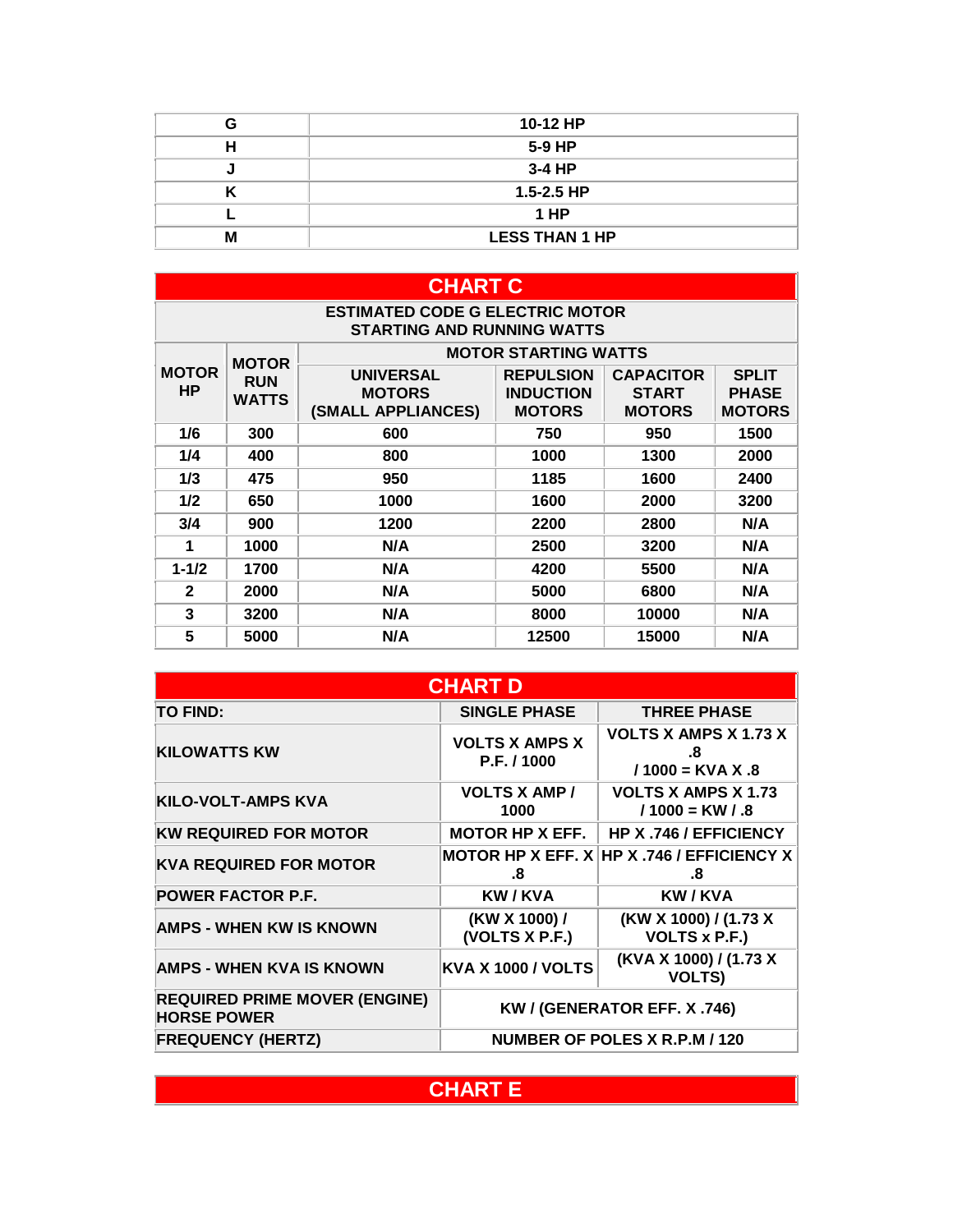| <b>WIRE GAUGE FOR EXTENSION CORDS</b> |             |               |                |  |
|---------------------------------------|-------------|---------------|----------------|--|
| <b>LOAD AMPS</b>                      | 0 - 50 FEET | 51 - 100 FEET | 101 - 150 FEET |  |
| $1 - 11$                              | 18          | 16            | 14             |  |
| $12 - 18$                             | 16          | 12            | 10             |  |
| $19 - 25$                             | 12          | 10            | 8              |  |
| $26 - 35$                             | 10          | ឧ             |                |  |
| $36 - 40$                             |             |               |                |  |
| 41-50                                 |             |               |                |  |
| $51 - 60$                             |             |               |                |  |

## **EXAMPLES IN GENERATOR SIZING FOR LARGE ELECTRIC MOTORS**

**All electric motors require large amounts of electric power to start up, due to it's starting winding. After approximately 3/4 - 1-1/2 seconds, the starting winding drops out, and the running winding continues, at a much lower power demand. A generator must be sized to handle the load of the starting winding.**

**[Chart A](http://www.gillettegenerators.com/sizing/sizing03.html#CHART A#CHART A) determines a motor code letter (found on all motor nameplates), which allows calculation of starting amps, or better known as locked rotor amps (LRA). If motor code is not available, use Chart B for code estimate. Following are formulae and examples:**

**Sizing a generator for single phase motor starting LRA : The formula is: Motor HP x KVA per HP x (1000 / Motor Voltage) = LRA. Example: A 3/4 HP, Code L motor connected to 240 Volts, requires what LRA? Refer to Chart A, and find Code L. Always use the largest KVA/HP number, so select 9.9. The formula becomes: .75 x 9.9 x (1000/240) = 7.425x4.167 = 30.9 = 31 LRA. The generator must produce 31 Amps at 240 Volts, to safely start this motor. Multiply 31 amps x 240 Volts = 7400 Watts or 7.5 KW generator size.**

**Sizing a generator for three phase motor starting LRA : The formula is: Motor HP x KVA per HP x (1000 / (Volts x 1.73)) = LRA. Example: A 20 HP Code G motor connected to 460 Volts requires what LRA? Refer to Chart A and select 6.29 KVA/HP, from Chart A, for Code G. The formula becomes: 20 x 6.29 x (1000 / (460 x 1.73)) = 125.8 x 1.26 = 158.5 = 159 LRA. The generator must produce 159 Amps at 460 Volts, to safely start this motor. Use formula: 1.73 x Volts x Amps x .8 / 1000 for generator KW size.**

**BOTH SINGLE PHASE AND THREE PHASE MOTOR SIZING EXAMPLES ARE BASED ON INFORMATION IN NATIONAL ELECTRICAL CODE HANDBOOK, ARTICLE 430.7 AND IS INTENDED FOR MAXIMUM VOLTAGE DIP OF 25% UPON INITIAL MOTOR START-UP. IF 35% VOLTAGE DIP IS ALLOWABLE, REDUCE LRA, THEREFORE KW SIZE, BY 25% (LRA or KW X .75), WE DO NOT RECOMMEND ANY GENERATOR KW SIZING THAT YIELDS MORE THAN 35% VOLTAGE DIP.**

**[Chart B](http://www.gillettegenerators.com/sizing/sizing03.html#CHART B#CHART B) can be used as a motor code estimate, when actual motor code is not available.**

**[Chart C](http://www.gillettegenerators.com/sizing/sizing03.html#CHART C#CHART C) can be used as a quick reference for all Code G Motors.**

**[Chart D](http://www.gillettegenerators.com/sizing/sizing03.html#CHART D#CHART D) shows various generator formulas that may be of use.**

**[Chart E](http://www.gillettegenerators.com/sizing/sizing03.html#CHART E#CHART E) shows wire gauge for extension cords, used with various load amps and**